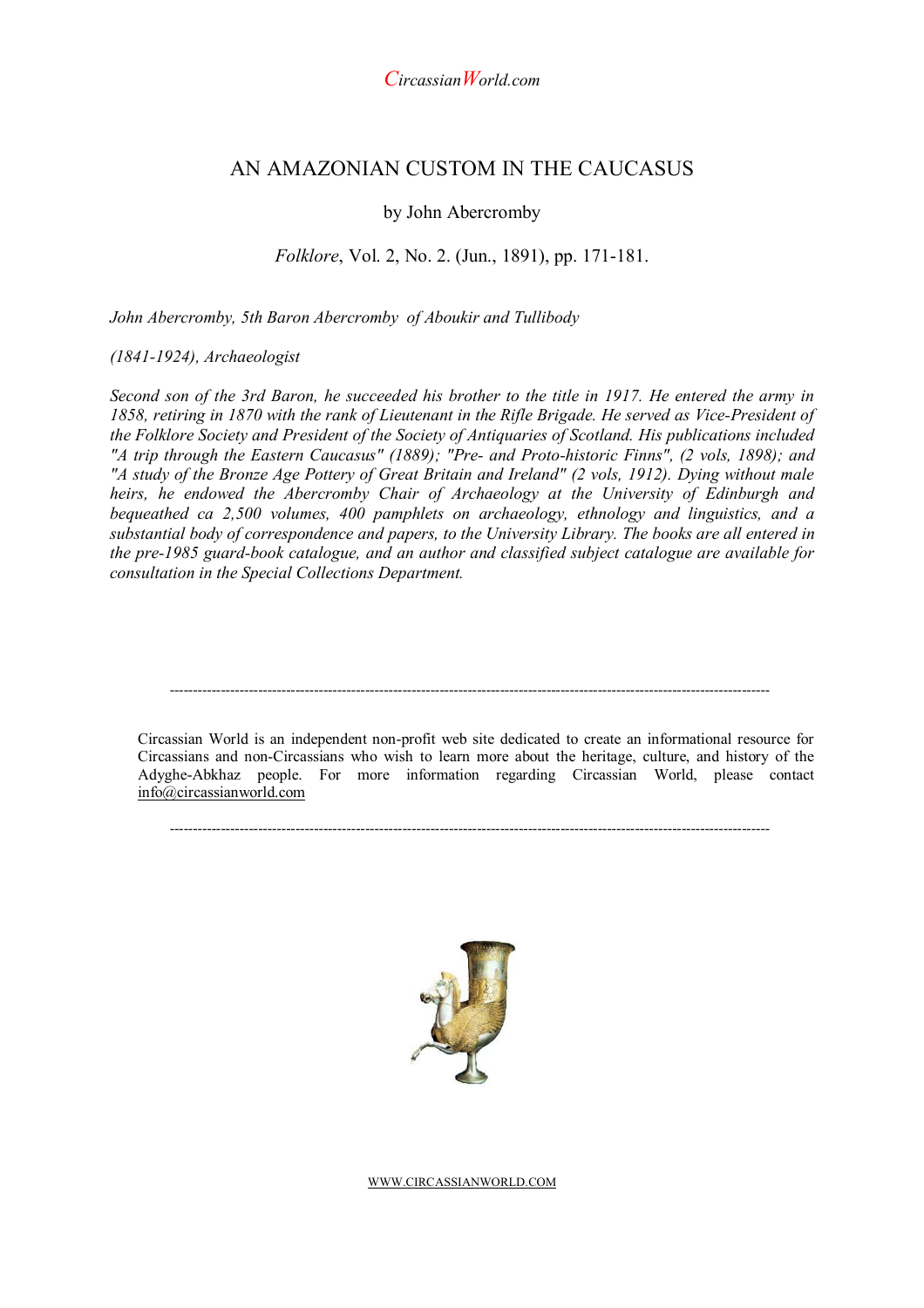## An Amazonian Custom in the Caucasus

One of the best known legends of classical authors relates to a fabled nation of warlike women, deprived of the use of one breast by a process of cauterisation and known as Amazons. According to a well authenticated custom, still current among the Cherkes or Adighé, the Abkhas, and to some extent among the Osets,  $\begin{bmatrix} 1 \end{bmatrix}$  the growth of both breasts during maidenhood is artificially repressed by means of a leather corset. The object of this paper is to offer an explanation for the origin of the modern custom, and to show reason for believing it to be lineally descended from an older one anterior to the time of Herodotus, and having, therefore, a possible ancestry of twenty-five centuries.

In Asia, which at that period was separated from Europe by the river Don, the ancient Greeks knew of Amazons in two localities: on the banks of the Thermodon near Sinope, and on the isthmus north of the great chain of the Caucasus. It is probable they first became acquainted with those that lay nearest them, and accounted for those they heard of afterwards in the neighbourhood of the Caucasus by an imaginary migration, such as Herodotus relates. Some of the reports that may have been true of the Amazons of the Thermodon were very likely transferred without sufficient ground to the Amazons of the Caucasus. Whether there existed any nearer connection between the two groups than that both performed some operation upon the right breast, and had some customs in common, does not concern us here. We may, therefore, dismiss the legends referring to the westerly Amazons, and confine our attention to the easterly variety.

First, we have to establish as nearly as possible their actual geographical position. According to Herodotus, Amazons were found among the Sauromatai, who lived between four and five days' journey north-east of the upper end of the Sea of Azov. Hippocrates places the Sauromatai in Eurape, that is to say, west of the Don and of the Sea of Azov. But Scylax, in his *Periplus* of the Euxine, locates them much in the same position as Herodotus, on the left bank of the Don and contiguous to the Maiotai. Scymnus of Chios and the second anonymous author of the *Periplus*, place them in Europe, and identify the Maiotai with the Sauromatai, who were themselves a tribe of the Sarmatai. Strabo gives us three versions, which do not greatly differ. According to one, the Amazons were believed to live among the mountains above Albania (the lower valley of the Kur), but separated from the Albanians by the Scythian tribes of Gelai and Legai,<sup>[2]</sup> and by the Mermadalis river<sup>[3]</sup> (Terek?). Others maintained that the Amazons bordered upon the Gargarenses, who lived at the northern foot of the Caucasian mountains, called Ceraunia, by which Strabo meant the south-eastern end of the range. According to a third report, the country of the Amazons and of the Siracene<sup>[4]</sup> was traversed by a rapid torrent called the Mermodas, which descended from the mountains and discharged into the Sea of Azov.

From these accounts it may be assumed that certain customs, summarised under the term Amazon, prevailed among tribes that occupied an area bounded on the south by the northern slopes of the Caucasus, though, perhaps, only as far south as the Terek from the point where this river bends eastwards; on the east by the Caspian Sea; on the west by the Black Sea, the Sea of Azov and the Don, perhaps even by an undefined line to the west of that river; on the north the limits were undetermined by any natural feature, but extended for a distance of three or of fifteen days' march—Herodotus gives both distances in different passages—north of the mouth of the Don.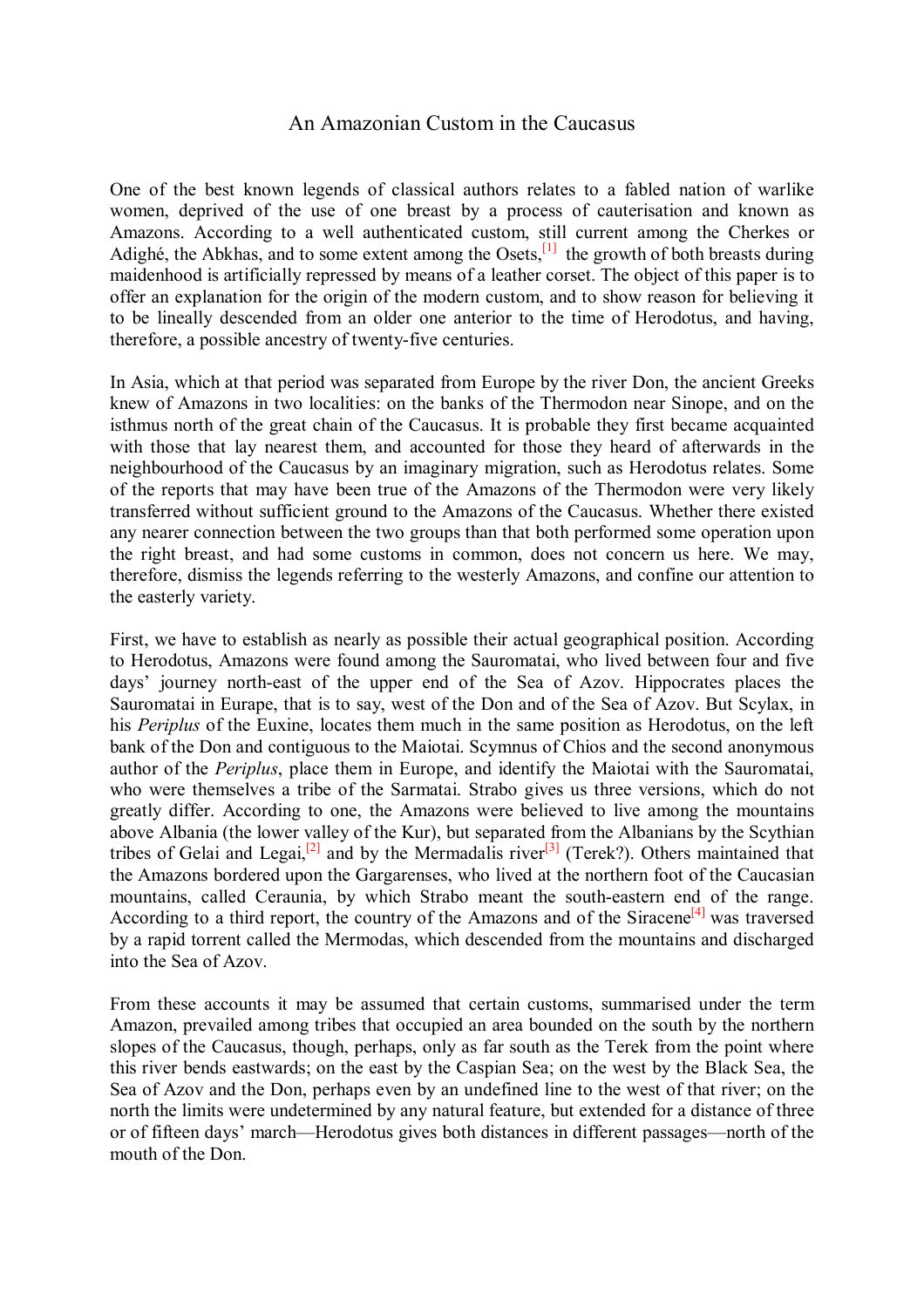Having localised the area within which Amazonian customs were disseminated, the next step is to identify, if possible, the Sauromatai, a tribe, as we have seen, of the Sarmatai, with some of the existing nations of the Caucasus. As ethnic names, both of these are undoubtedly lost, though it is alleged by a native Cherkes author that the word *Sharmat* is still remembered, and that some Cherkes families claim to be descended from the ancient Sarmatians<sup>[5]</sup> Herodotus distinguishes between the Scythians west of the Don and the non-Scythians to the east of the river, though at the same time he supposes the Sauromatai to be a mixed race of Scythian men and Amazon women from the banks of the Thermodon. His theory that the people were halfbreeds seems to have been framed by himself or his informants to account for two facts, or supposed facts: the prevalence of certain customs known to exist in another part of Asia, which could only be explained, so far as he or his informant could see, by a migration—in reality fictitious—from there to the Don region; the fact, probably quite erroneous, that the Sauromatai spoke broken Scythian, as the women descended from the Amazons of the Thermodon had never learnt perfectly the language of their husbands. Here I take it the word Scythian is used in a wider and looser sense than in that generally employed by Herodotus, for he gained the information through hearsay, and may therefore be taken to include a Caucasian language. If there is a grain of truth in the statement, it is that the men and women did not always speak the same dialect: that the Sauromatai were, in fact, like the Cherkes, exogamous. Hippocrates, who wrote a little later than Herodotus, though he places the Sauromatai west of the Don, is very positive in his assertion that they were different from other nations, and therefore from the Scyths. Strabo, writing shortly before the beginning of the Christian era, says of seventy nations, all speaking different languages, that used to assemble at the Colchidian mart of Dioscurias, that they were chiefly Sarmatians, but all of them Caucasian tribes. Talking of the Iberians, the modern Imeretians and Georgians, he mentions that those of them inhabiting the mountains lived like the Sarmatians and Scythians, on whose country they bordered and with whom they were connected by affinity of race. The Scythians here referred to are no doubt the Gelai and Legai tribes, belonging to the Caucasus. He places the Albanians in the lower valley of the Kur, east of the Alazan, and makes the Caucasus their northern boundary, apparently confining them to the plain. But as they were reported to speak twenty-six languages, and could bring a larger force into the field than the Iberians, it is evident that many hill tribes must be included in their number, and this people is now doubtless represented by the Lesgians. Of the nationalities occupying the northern slopes of the main Chain, the Lesgians, therefore, and perhaps the Chechents, if the Gelai are represented by the Galgai, are to be excluded from the Sarmatai, and then we are left with the Cherkes and the Abkhas. A few centuries ago, the Adighé occupied a great part of the area previously inhabited by the Sauromatai, Maiotai, and other Sarmatian tribes. When Georgio Interiano visited them in the middle of the 15th century the Cherkes extended from the Don along the Sea of Azov as far south as Abkhasia, which thus gave them, according to his estimation, a coast line of five hundred miles. Before his time, till driven out by the Tartars, they had settlements in the Crimea. Until recently they peopled the country between Taman and the confines of the Abkhas country, as well as the great and little Kabarda. There is, therefore, considerable ground for assuming that the Sarmatai, including the Sauromatai, Maiotai, and the many other tribes into which they were sub-divided, whom ancient writers aver to have been Caucasians, to have had racial affinity with the Iberians, to have been different from Scythians, in Herodotus' narrow sense of the word, and to have had Amazons among them, are now represented by the Cherkes and Abkhas, or Absne, who occupy, or have occupied, much of the same geographical area, who are Caucasians, who are certainly more nearly related to the Georgians than to any non-Caucasian people, who are anaryan and allophyl as regards Tatars, Mongols, and Finno-ugrians, and who retain the custom of flattening the breasts during maidenhood.<sup>[6]</sup>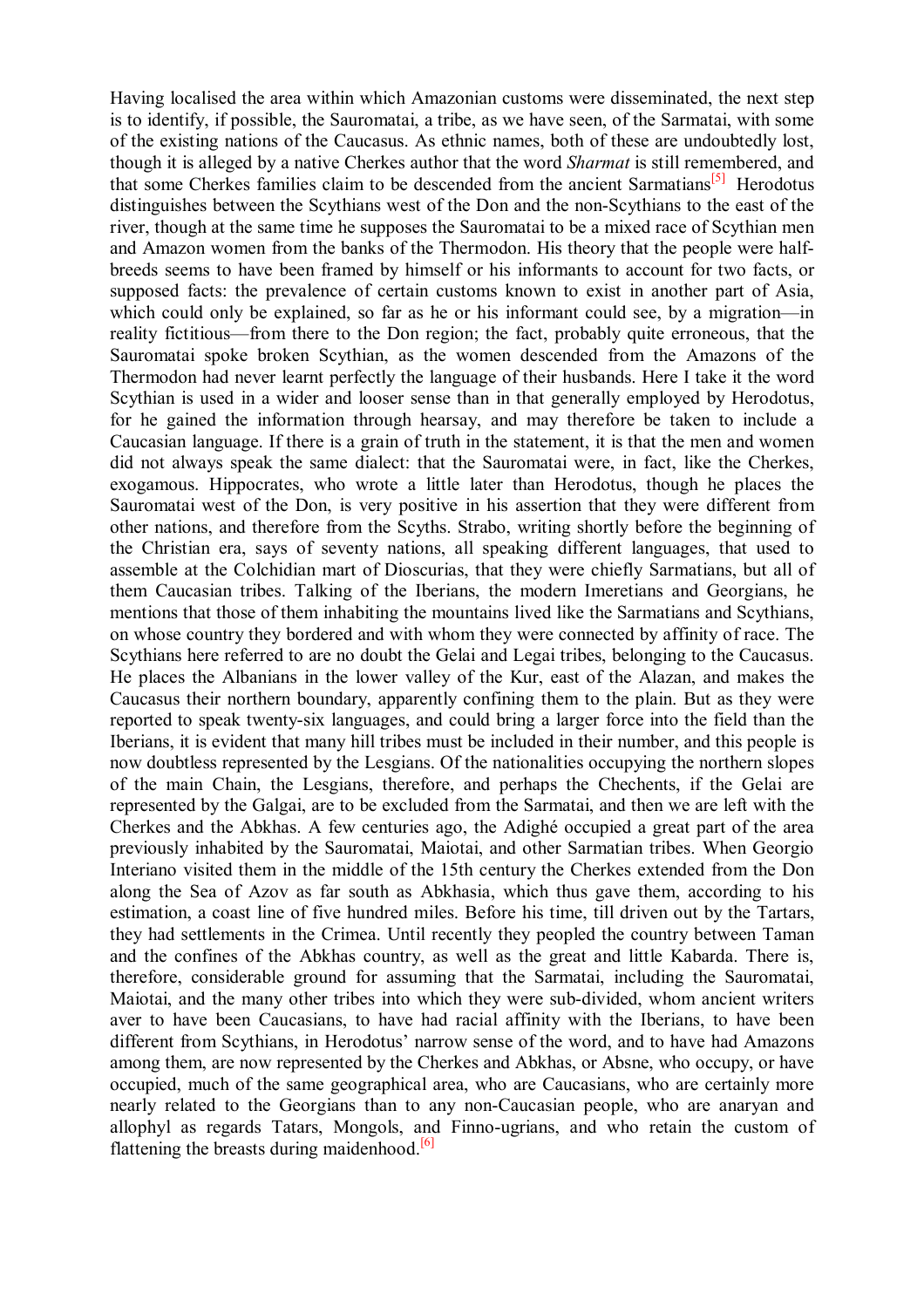It now remains to compare what is reported of the Amazons with existing customs of the Cherkes and Abkhas. According to Herodotus, the women of the Sauromatai did not form a distinct nation like the Amazons of the Thermodon, from whom they were imagined to descend. Though they wore the same dress as men, and fought and hunted on horseback, this was not always or necessarily by themselves, for they also did so in company with their husbands. Girls, however, could not marry till they had killed a man in battle, from which custom they received from their Scythian neighbours the epithet of ''manslayers''. Hippocrates, discoursing on the Sauromatai, mentions that the women, armed with bow and javelin, fought their enemies on horseback, but only so long as they were in an unmarried state. They might not enter matrimony till they had slain three enemies, and did not live with their husbands till they had offered the sacrifice prescribed by law. After marriage women ceased to ride, save on a special emergency. During infancy mothers cauterised the right breast of their female children, by applying a heated metal instrument made for the purpose. Strabo enters into rather fuller particulars, but refers to tribes dwelling south of the Sauromatai on the counter-forts of the main Chain. From infancy the Amazons had the right breast cauterised to allow of the arm being used with greater ease, especially when throwing the javelin. When at home they ploughed, planted, pastured cattle, and trained horses. The strongest spent much time in hunting on horseback, and in practising warlike exercises. In spring, they passed two months on a neighbouring mountain, the boundary between them and the Gargarenses. The latter also ascended the mountain, in conformity with ancient custom, to perform common sacrifices, and to have intercourse with the women in secret and darkness, for the purpose of obtaining offspring, each man taking the first woman he met. When the women became pregnant they were sent away. The female children were retained by the Amazons, the males were taken by the Gargarenses to be brought up. The children were distributed among families in which the master treated them entirely as his own. This evidently implies a system of fosterage.

Interweaving the substance of the above reports, after making due allowance for the evident tincture of the fabulous they contain, with what is known of existing customs among the Cherkes and Abkhas, a slight summary may be constructed of manners and customs that may, I think, with more or less reason be attributed to the Sarmatians about the sixth century B.C., though, of course, their origin must be much older. It may not be amiss to mention here that rich traces of a very considerable degree of civilisation, to which archaeologists like Virchow and E. Chantre assign a date of about 1000 B.C., but culminating about 700 B.C., have been found in the sepulchres of Koban, near the northern entrance of the Pass of Dariel. Though most of the metallic objects are of bronze, iron was known, and they belong to the early iron period.

The Sarmatians, though without fixed habitations, were possessed of a certain social organisation, being divided, at any rate, into nobles and vassals, many of whom were only slaves. They were also separated into exogamous tribes, for marriage within the tribe was regarded as incest, and punishable with death, perhaps by drowning, as was recently the case. Children of both sexes were not brought up at home, but were transferred to the care of fosterparents, and only returned to the parental hearth when they had attained the age of manhood or womanhood. Though the women were ferocious enough towards tribal enemies their status at home was very low, little better than that of a slave, at any rate after marriage. All outdoor labour, such as ploughing and reaping, tending sheep, cattle, and horses, was performed entirely by them, and in defence of their charge, when attacked, they fought as savagely as the men. Unmarried women—for the care of herding fell chiefly on them—dressed like men, and by reason of their duties were armed with bows and javelins. Perhaps the belief that a woman could not bear courageous children, and was un worthy of becoming a mother, unless she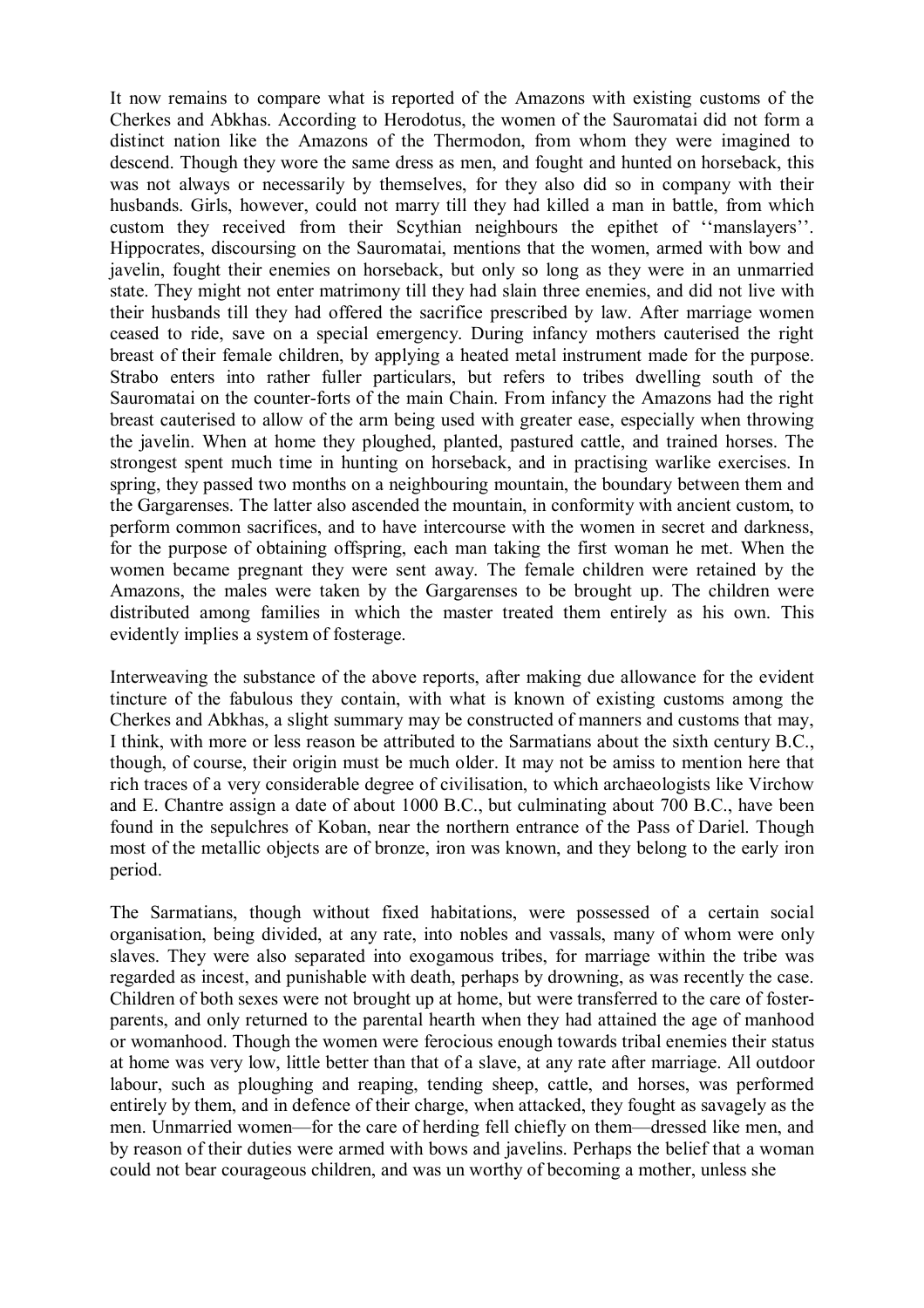herself had given proof of her own courage by slaying at least one tribal enemy, gave rise to the usage that a girl might not marry till she had killed one, perhaps three individuals. And reciprocally it is far from improbable that among a race of warriors a man might not take a wife till he had shown his bravery in battle by bringing home at least one head. The whole duty of man lay in fighting, robbing, avenging the death of relatives, man stealing, and, for those that lived on the coast, in piracy. Still, the wild, untutored instinct that glorified acts like these was tempered by a sentiment that made a virtue of generosity and hospitality on the part of the nobles, and demanded respect towards old age from all ranks of society. Largely on account of their vocations, but partly from a superstitious dislike of the men, with their manly instincts, to be seen much in company with women, the sexes lived on the whole rather separate lives, and intercourse between married couples was of a clandestine nature. At certain annual festivals in honour of some divinity celebrated in sacred groves, where sacrifice was made, accompanied by games and athletic sports, promiscuous intercourse was carried on after dark. It may be the worship in spring of certain deities demanded it as a necessary rite. To obtain a wife a man had to pay a price for her in sheep, cattle, horses, or other valuables. But concurrent with this usage women were sometimes carried off, and sometimes they simply consented to live with a man, without further ceremony, though unions of this nature were chiefly prevalent in the lowest class. After marriage a woman lost much of her maidenly freedom, no longer roved after her flocks and herds in society with other girls, but had to follow her husband for the purpose of performing the necessary menial duties he would have disdained to do for himself. At an early age, perhaps between the ages of seven and ten as nowadays, mothers began to flatten the breasts of their female children by compressing them with a broad leather belt or corset, which was sewn round the chest, and was only cut open by the bridegroom on the wedding day by means of a dagger. Such at least is the modern practice.

In the above reconstruction of facts stated or hinted by Greek writers I have suggested how it happened that the Amazons were thought to be almost a race by themselves. It arose in a great measure from their occupation. It was women's work to pasture the flocks and herds, and therefore to defend them if attacked. To do this they must be armed. It need not be supposed that the men never protected the herds themselves. They probably did so when actual danger was anticipated, but under ordinary circumstances it was left to the unmarried women to shield the sheep and cattle from the assaults of casual marauders. That cauterisation of the right breast was ever practised in the Caucasus seems to me highly improbable, though it may have been done elsewhere. Some writers, Professor Sayce among them, maintain that the Amazons that overran Asia Minor, and left traces of themselves at Ephesus, Smyrna, Cyme, and other places were priestesses of the Great Goddess. And it is conceivable these may have sacrificed their right breasts to her by searing them with a hot iron in such a way as to destroy their development. Even Greek and Latin writers were sceptical on this point, and the reason alleged for the custom, to allow greater freedom in casting a javelin or drawing a bow, seems unnecessary from a physiological point of view. Yet, undoubtedly, some operation was performed, or the Grek legend would have had no foundation. If the reason for flattening the breasts about to be proposed is the true one, there is nothing improbable in believing that the existing custom has a long row of centuries behind it, quite enough to throw it back in time beyond the sixth century B.C.

The great desire of women, more especially during a period of warlike barbarism, is to bear male children. Turning our attention to the result of flattening a girl's breasts and letting her wear male attire, it is obvious that a sex distinction has been obliterated, and she has become externally assimilated to a male youth. Moreover, the object has evidently been intentional. It would be no outrage to the reasoning powers of the Sarmatians to suppose that they believed a woman's chances of bearing male children were vastly enhanced by her wearing a man's